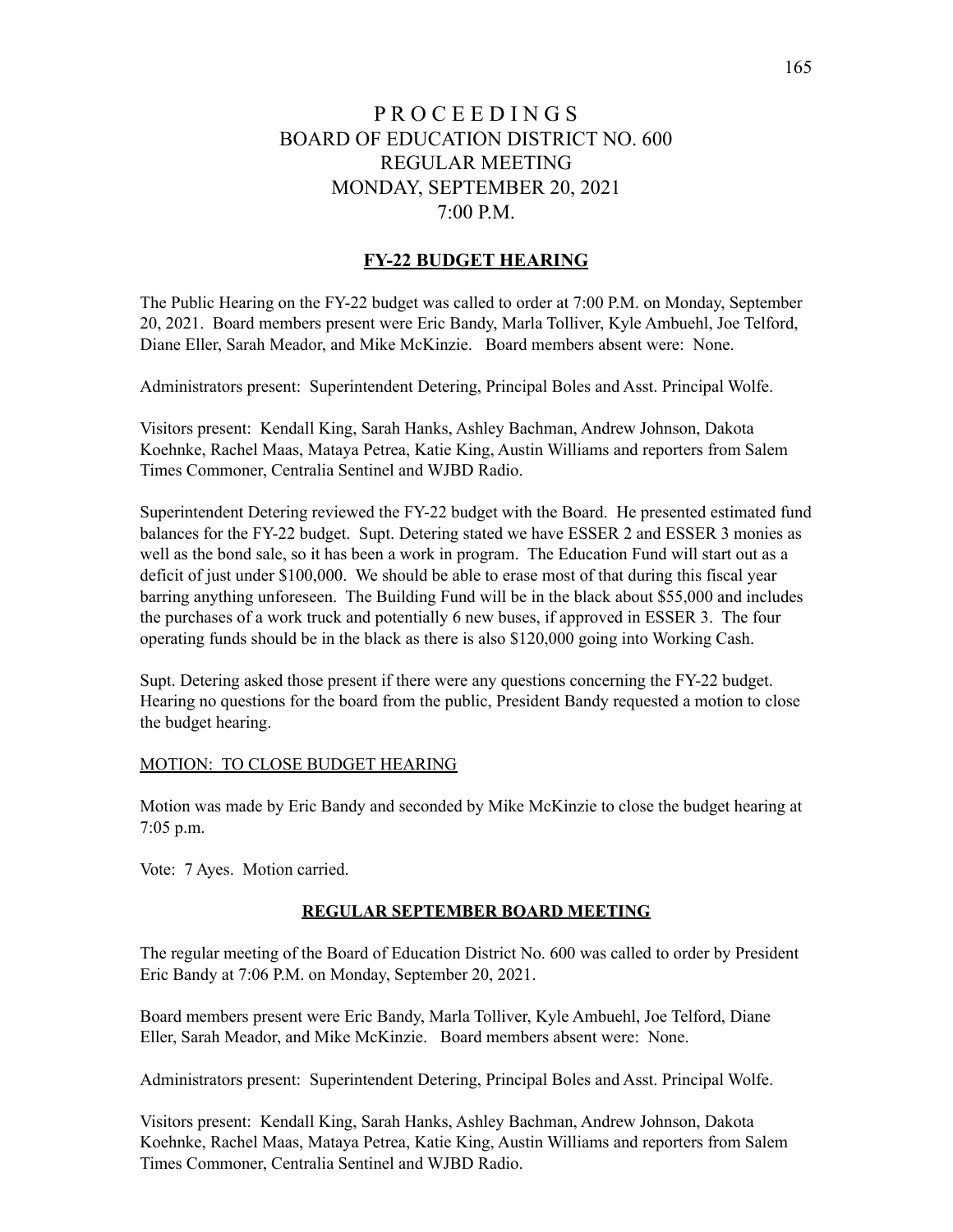# APPROVAL OF MINUTES OF REGULAR MEETING

The minutes for the regular meeting on August 16, 2021, were approved as read.

ADJUSTMENTS TO THE AGENDA – There were no adjustments to the Agenda.

PUBLIC FORUM – No one present requested to address the Board.

NEW TEACHERS  $\&$  STAFF – Supt. Detering introduced this year's new teacher's and staff -Ashley Bachman, Math; Katie King, Nurse Aide; and Dakota Koehnke, Social Science.

## DRAMA CLUB TRIP REQUEST –

COMMUNICATIONS – Superintendent Detering reported that we received a notice of intent to retire from Bill Fulton as a Maintenance Worker; and we received a letter of resignation from Carissa Coffey as Dance Team Coach.

## MOTION: TO ACCEPT NOTICE OF INTENT TO RETIRE FROM MAINTENANCE WORKER

Motion was made by Sarah Meador and seconded by Marla Tolliver to accept the notice of intent to retire from Bill Fulton as a Maintenance Worker.

Vote: Tolliver-yes; Meador-yes; Telford-yes; Bandy-yes; Ambuehl-yes; Eller-yes; McKinzie-yes. Motion carried.

## MOTION: TO ACCEPT LETTER OF RESIGNATION FROM DANCE TEAM COACH

Motion was made by Diane Eller and seconded by Kyle Ambuehl to accept a letter of resignation from Carissa Coffey as Dance Team Coach.

Vote: Ambuehl-yes; Tolliver-yes; Meador-yes; Telford-yes; Bandy-yes; Eller-yes; McKinzie-yes. Motion carried.

## COMMITTEE REPORTS

POLICY COMMITTEE: Supt Detering the entire policy manual to the Board for a second reading. Discussion was held.

## MOTION: TO APPROVE BOARD POLICY MANUAL

Motion was made by Sarah Meador and seconded by Joe Telford to approve the Board Policy Manual.

Vote: Telford-yes; Ambuehl-yes; Meador-yes; McKinzie-yes; Bandy-yes; Tolliver-yes; Eller-yes. Motion carried.

AUDITOR'S REPORT – FY21 AUDIT – Sara Hanks from Leymone Hardcastle provided an Auditor's Report for the FY21 Audit.

# MOTION: TREASURER'S REPORT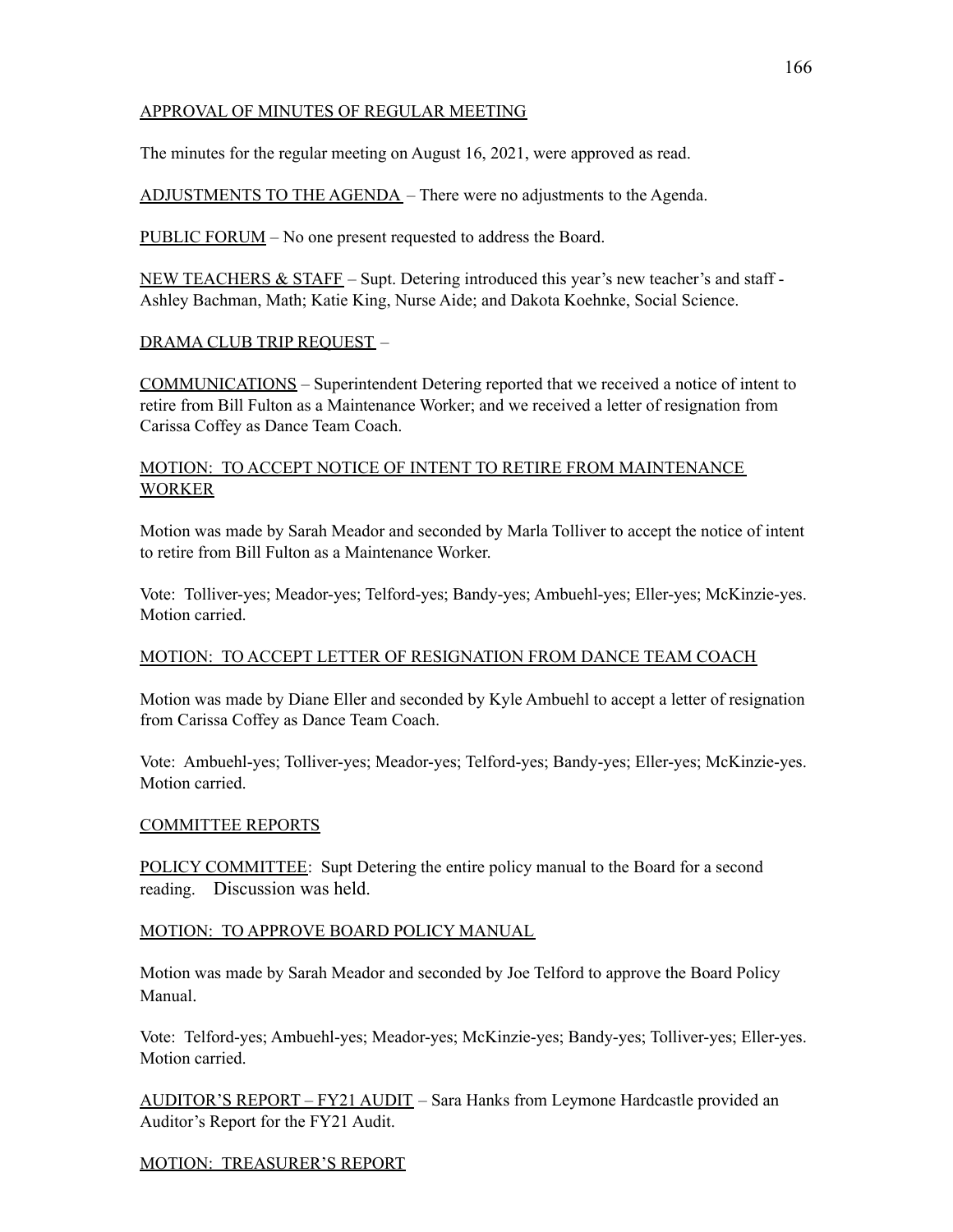Motion was made by Sarah Meador and seconded by Mike McKinzie to receive the treasurer's report and file it for audit.

Vote: McKinzie-yes; Tolliver-yes; Ambuehl-yes; Meador-yes; Eller-yes; Bandy-yes; Telford-yes. Motion carried.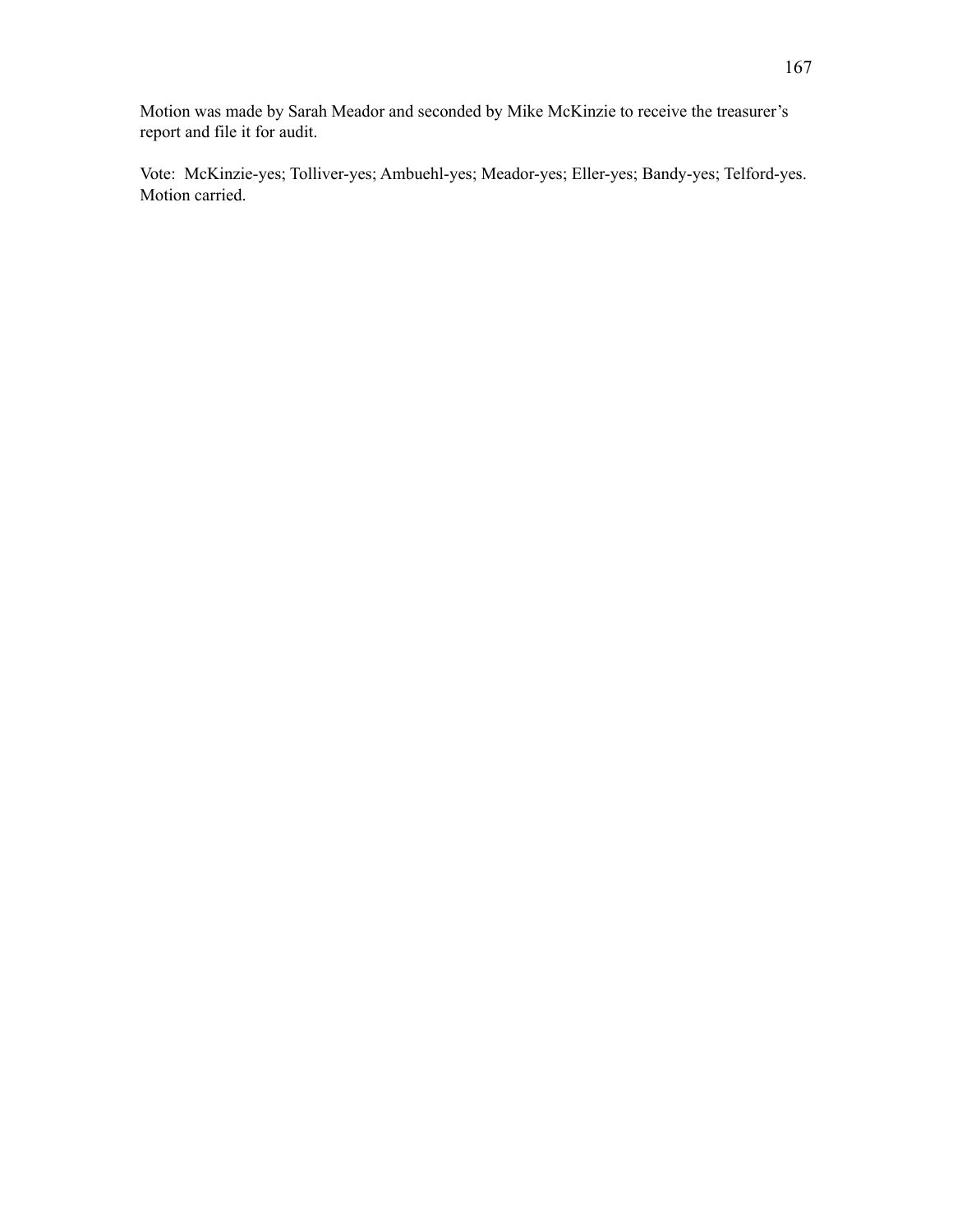## MOTION: APPROVAL OF BILLS

Motion was made by Eric Bandy and seconded by Diane Eller to approve payment of the bills as presented.

Vote: Eller-yes; Meador-yes; Telford-yes; Bandy-yes; Tolliver-yes; Ambuehl-yes; McKinzie-yes. Motion carried.

## MOTION: APPROVE FY 2022 BUDGET

Motion was made by Mike McKinzie and seconded by Kyle Ambuehl to approve the FY 2022 Budget.

Vote: Ambuehl-yes; McKinzie-yes; Telford-yes; Meador-yes; Eller-yes; Tolliver-yes; Bandy-yes. Motion carried.

## MOTION: APPROVE ADMINISTRATIVE AND TEACHER SALARY AND BENEFITS REPORT

Motion was made by Mike McKinzie and seconded by Marla Tolliver to approve the administrative and teacher salary and benefits report for the 2020-2021 school year.

Supt. Detering reviewed the report and stated that it is available on the website at [www.salemhigh.com](http://www.salemhigh.com) under School Board Financial Reports.

Vote: Tolliver-yes; Ambuehl-yes; Bandy-yes; Eller-yes; Meador-yes; McKinzie-yes; Telford-yes. Motion carries.

# MOTION: TO APPROVE RESOLUTION FOR TAXABLE GENERAL OBLIGATION LIMITED TAX SCHOOL BONDS, SERIES 2021A

Motion: Motion was made by Sarah Meador and Seconded by Mike McKinzie to approve the resolution providing for the issue of not to exceed \$3,500,000 Taxable General Obligation Limited Tax School Bonds, Series 2021A for the purpose of increasing the District's Working Cash Fund and refunding certain outstanding bonds of the District, providing for the levy of taxes to pay said bonds, and authorizing the sale of said bonds to the purchaser thereof.

Vote: McKinzie-yes; Ambuehl-yes; Bandy-yes; Eller-yes; Meador-yes; Tolliver-yes; Telford-abstain. Motion carries.

# MOTION: TO APPROVE RESOLUTION FOR GENERAL OBLIGATION LIMITED TAX SCHOOL BONDS, SERIES 2021B

Motion: Motion was made by Eric Bandy and seconded by Mike McKinzie to approve the resolution providing for the issue of not to exceed \$8,000,000 General Obligation Limited Tax School Bonds, Series 2021B for the purpose of increasing the District's Working Cash Fund and altering and reconstructing school buildings and purchasing and installing equipment therein for fire prevention and safety, energy conservation and school security purposes, providing for the levy of taxes to pay said bonds, and authorizing the sale of said bonds to the purchaser thereof.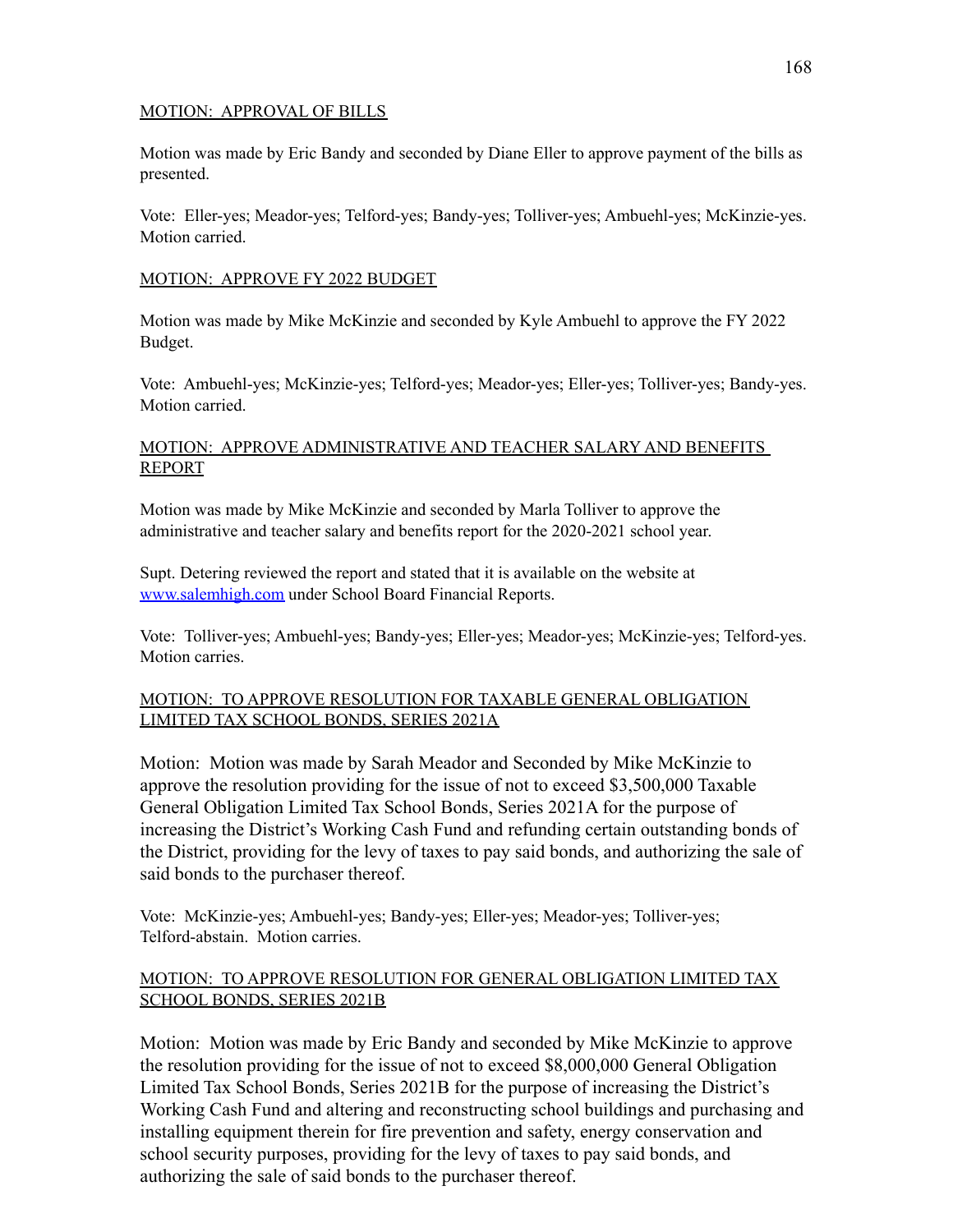Vote: McKinzie-yes; Ambuehl-yes; Bandy-yes; Eller-yes; Meador-yes; Tolliver-yes; Telford-abstain. Motion carries.

## ADMINISTRATOR'S REPORTS

ASSISTANT PRINCIPAL'S REPORT – Asst. Principal Wolfe stated that the attendance report for August was 94.84%. He reported that he had 44 discipline conferences with 35 different students; 25 general conference with 24 different students; 5 after school detentions were given to 4 different students; 7 lunch detentions; and 2 out of school suspensions. Discussion was held.

PRINCIPAL'S REPORT – Principal Boles reported this Friday will be and 11:30 dismissal. He reported that Homecoming Game will be October 8 and the Homecoming Dance will be October 9 and A Fair Barn in Salem. In sports, boys' and girls' gold won Salem Match Play this past weekend and Football won last Friday.

SUPERINTENDENT'S REPORT – COVID UPDATE – Supt. Detering reported as of Friday, September 17, 2021, we have 9 positive student cases; 24 student quarantines; 1 positive staff case; and zero staff quarantines. He reported that we will proceed with testing if we receive ISBE/IDPH guidance before then, but we don't want to move forwarding otherwise. If ISBE/IDPH delays the testing for two weeks and then still cannotprovide us guidance, then I do not feel compelled to mandate testing until that time. Local control – as an update since the August meeting. Supt. Detering reported that he traveled to Springfield to the ISBE meeting and did testify. He is participating in a Superintendent group advocating for local control over Covid mitigations. He also signed an Op-Ed letter, even though he did not agree with everything in in about local control. He stated at this time, our internal numbers do not warrant any type of changes of course. Teacher-Administrator Salary Report - Supt. Detering reported that this is an annual approval of the salary report that we will put on the school website. Shriner's Donation – Supt. Detering reported that he is recommending donating 40% of the gate receipts from the Shrine Football Game to the Shriner's Hospital. Drama Club Trip – Supt. Detering reported that Mr. Johnson and the Drama Club are requesting permission for an overnight trip to attend the Theater Festival that they have attended in the past. Discussion was held.

# MOTION: TO APPROVE CLOSED SESSION MINUTES

Motion was made by Mike McKinzie and seconded by Kyle Ambuehl to approve the closed session minutes from the August 16, 2021 regular board meeting.

Vote: Ambuehl-yes; Tolliver-yes; Eller-yes; Meador-yes; Telford-yes; Bandy-yes; McKinzie-yes. Motion carries

## MOTION: TO DONATE TO SHRINER'S HOSPITAL

Motion was made by Sarah Meador and seconded by Marla Tolliver to approve a donation of \$2,165 to the Shriner's Hospital from proceeds from the Shrine Football Game.

Vote: Tolliver-yes; Telford-yes; McKinzie-yes; Meador-yes; Bandy-yes; Eller-yes; Ambuehl-yes. Motion carried.

# MOTION: TO APPROVE THEATER DEPARTMENT TRIP